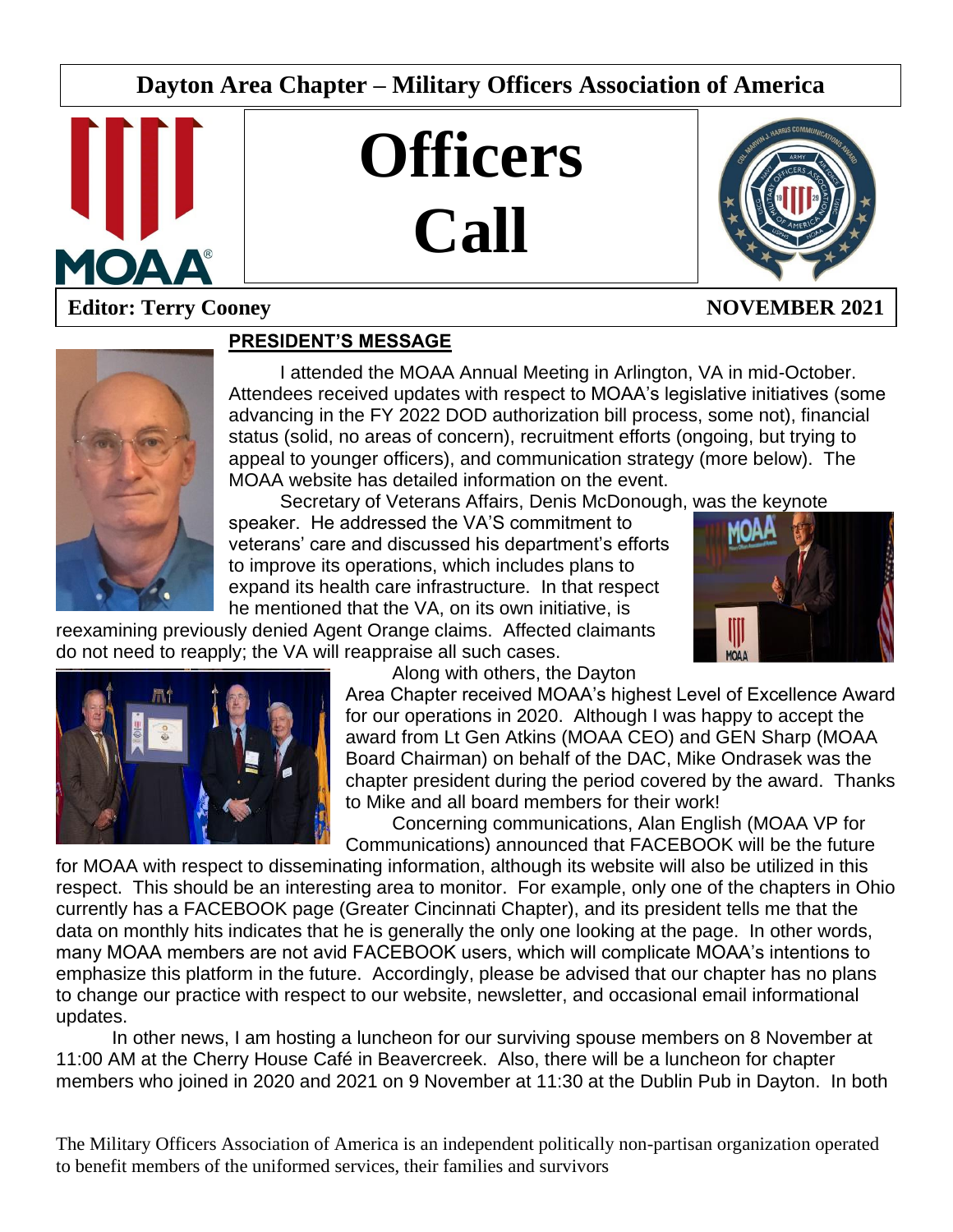#### OFFICERS CALL **NOVEMBER 2021** 2

cases, separate invitations have been sent to the spouses and new members, but anyone else is welcome to attend. Please contact me at [trobisch63@gmail.com](mailto:trobisch63@gmail.com) or 757-327-1388 if you're interested.

Tom Robish President

# **AUGUST IS DUES MONTH**

Please note the header of e-mail that delivers this newsletter. If it indicates 08/21 it means that we are still waiting for your dues for the current year. Dues remain a whopping \$15 for regular members and \$10 for surviving spouses.

# **PLAN AHEAD**

| November 8  | Surviving Spouse Luncheon - Cherry House Café 1100                   |
|-------------|----------------------------------------------------------------------|
| November 9  | New Member Luncheon - Dublin Pub 11:30                               |
| November 10 | Toys for Tots and USO Donation Ceremony/ Officers and Directors Mtg. |
| April 2     | WSU Theater - Sweet Charity 2pm                                      |

## **ROTC LUNCHEON**



the luncheon.

The luncheon for ROTC cadets went very well. Special emphasis was given by the Emcee to our ROTC cadets as they are our future leaders. On the left Denny Crouch is thanking the Wright State University (WSU) Army senior cadets for coming. On the right Denny is thanking the WSU Air Force senior cadets for attending



In the picture on the left below we see one of the cadets making her presentation: where she was from, what is studying, and where she hopes to serve her first assignment. (She was still awaiting word where she will be assigned.) All the other cadets had a chance to speak along those lines.



In the picture on the right, we see Regina Goldman of the American Legion Post Auxiliary describing the support that the Auxiliary gives to various service-connected organizations. The ladies to Regina's right are the members of the Auxiliary who prepared the Legion Hall for our event and served the picnic-like luncheon. Without the support of the Auxiliary, our recognition



luncheon would not have happened. Further, Regina mentioned that if desired by the chapter, they could make this program an annual event. The DAC Board of Directors will discuss making this event a part of our annual events at our next meeting.

# **WSU THEATER OUTINGS TO RETURN**

Save the date! We are planning to return to our semi-annual outing to the WSU theater with the performance of Sweet Charity at 2pm on 2 April. Watch future newsletters for details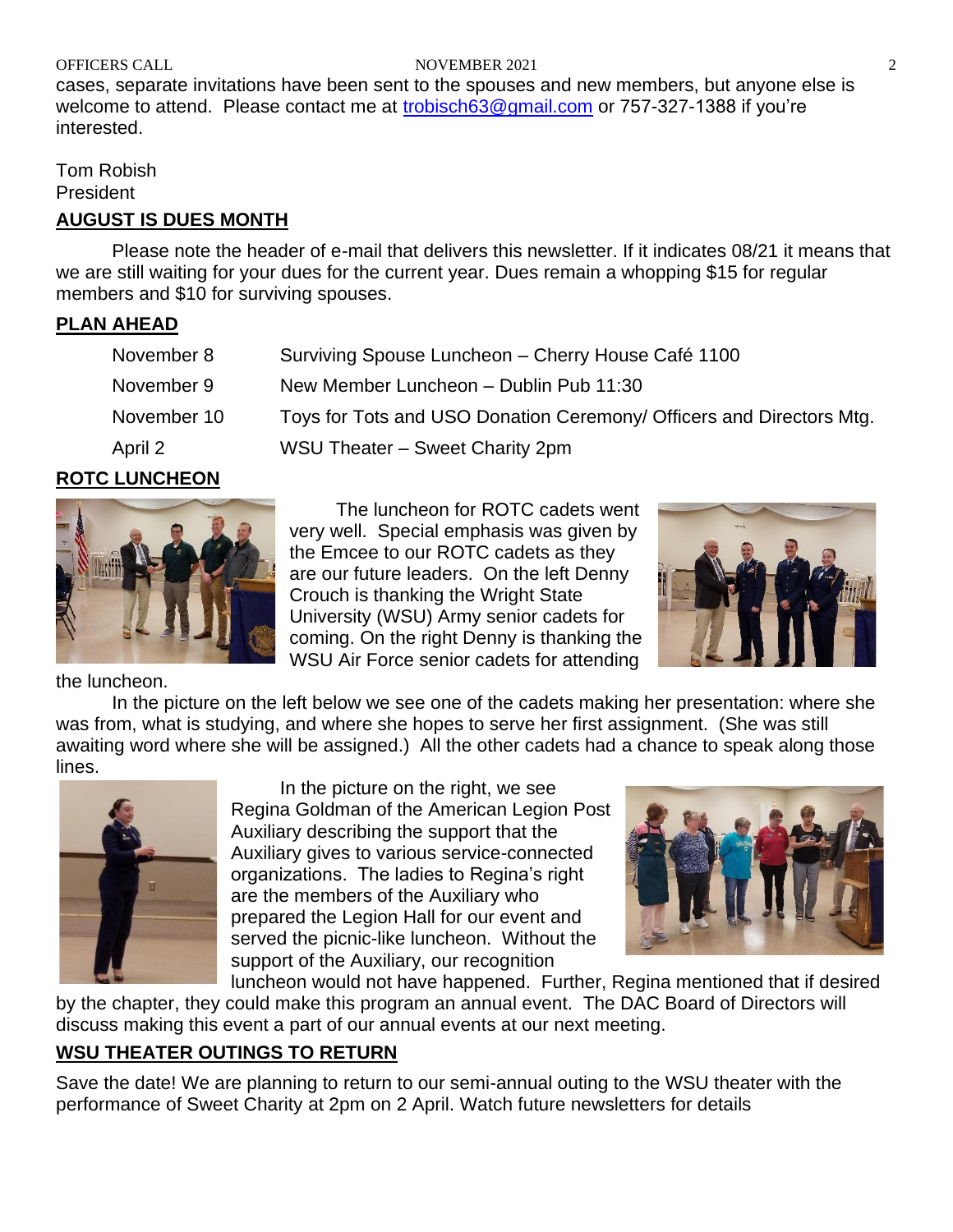# **SURVING SPOUSE CORNER**

We will have another Surviving Spouses lunch at the Cherry House Cafe in Beavercreek on Nov 8, 2021. We plan to get together about every other month, so watch for future notices if you want to join us.

There is a newly completed "Sources & Guides for Surviving Spouses" that you can view by clicking on the link:<https://daytonmoaa.weebly.com/surviving-spouse-liaison.html>

# **ANNUAL MEMBERSHIP RENEWAL**

Please check the subject line of your e-mail or the mailing label of your newsletter. If you see August 2021 then your dues are overdue. This newsletter and much of what we are able to do as an organization is dependent on an active membership base. Please consider rejoining.

# **KEY BILLS**

Ask Your Legislators to support the following:

## **Adjust SGLI and VGLI for Inflation**

Servicemembers' Group Life Insurance (SGLI) and Veterans' Group Life Insurance (VGLI) coverage amounts have not been updated since 2005. This law would raise the level from \$400,000 to \$500,000 – a necessary move to preserve the value of this program in the face inflation. Ask your lawmakers to lend their support today.

# • **The Jobs and Childcare for Military Families Act**

The military spouse unemployment rate is not a new concern, but like many ongoing problems, it's been made worse by the economic fallout from the COVID-19 pandemic. Pre-pandemic, the military spouse unemployment rate was 22 percent and has been that or higher for over a decade. The pandemic has had a significant impact on this community, with 34 percent of military spouses reporting the loss of a job and 25 percent reporting reduced hours. The Jobs and Childcare for Military Families Act would expand the Work Opportunity Tax Credit (WOTC) to incentivize businesses to hire military spouses and create dependent care flexible spending accounts (FSAs) for military families to reserve pre-tax dollars from their paychecks to cover out-of-pocket child care expenses.

# **FISHER HOUSE**



Thanks to all MOAA DAC members who have supported WPAFB Fisher Houses. The Fisher House program recognizes the special sacrifices of our men and women in uniform and the hardships of military service by meeting a humanitarian need beyond that is normally provided by the DoD and the VA

At the present time Fisher House is not accepting any physical items. The COVID impact this year has been hard on the finances of the organization but they have never closed their doors. Please consider making a tax-deductible donation by sending a check to Fisher Nightingale House 417 Schlatter Dr Wright-Patterson Air Force Base, OH 45433. To make a contribution by credit or debit card contact FNHI Director Chris Stanley at [\(937\) 672-8724.](tel:(937)672-8724) Watch this space for when contributions can restart. Thanks for all your previous support.

# **SOME RANDOM THOUGHTS**

- Don't argue with an idiot; people watching may not be able to tell the difference.
- Just remember...if the world didn't suck, we'd all fall off.
- Why is it that our children can't read a Bible in school, but they can in prison